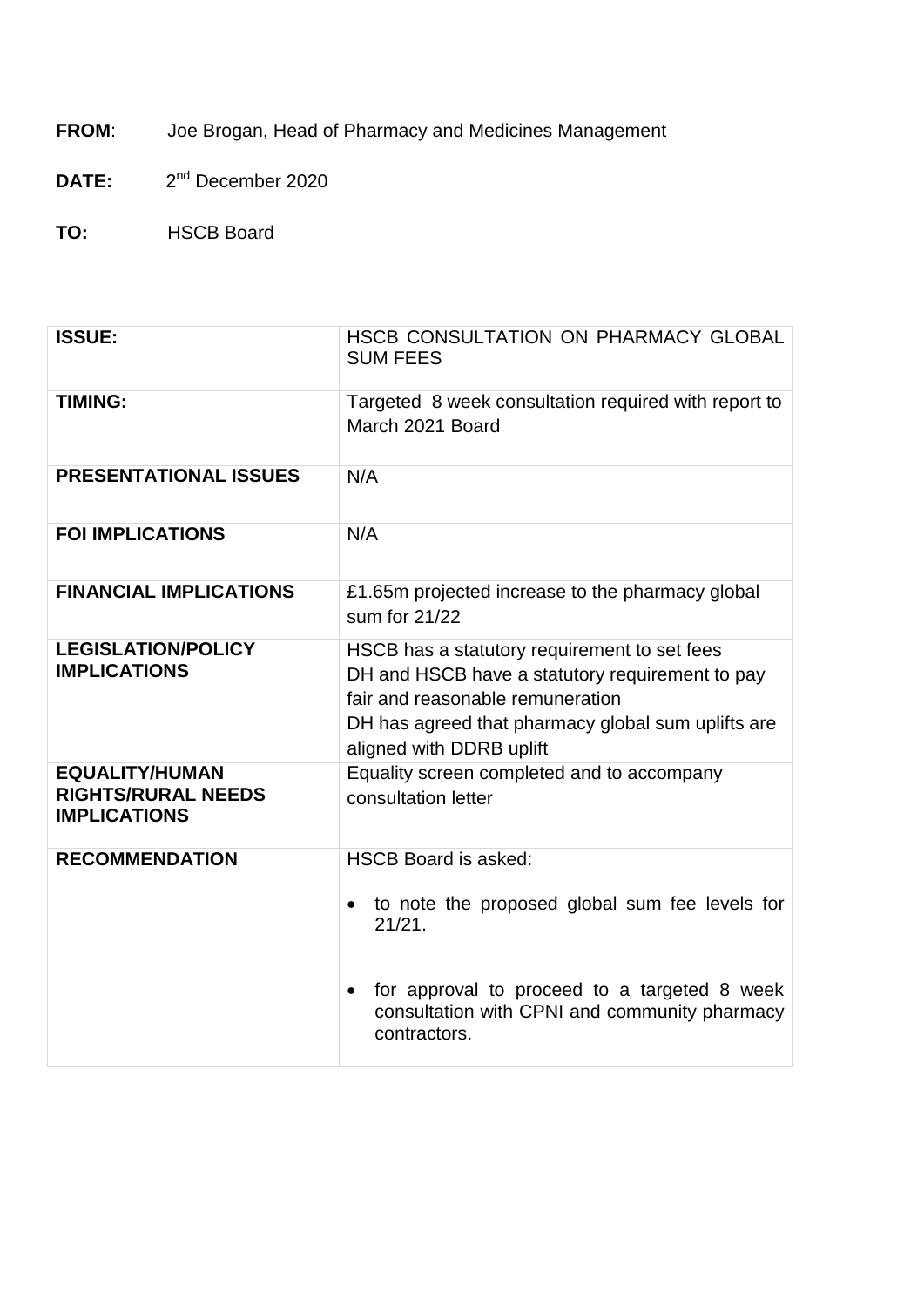### **INTRODUCTION/BACKGROUND**

Since 2005/06, the DoH and the representative group of pharmaceutical contractors (CPNI) have been in dispute regarding the overall financial package available to community pharmacy and linked to the development of a new community pharmacy contract.

This has culminated in three judicial reviews taken by CPNI against the DoH and the HSCB with respect to elements of reimbursement and linked to the statutory duty of the DoH and HSCB to provide fair and reasonable remuneration.

Since the last judicial review in 2015, there has been some progress to establish a financial envelope, a contractual framework and a pharmaceutical needs assessment process.

The pharmacy financial envelope consists of three recurrent elements:

- Global sum fees
- Non-global sum fees (circa £20m)
- Retained margin (at least £26.5m)

Additional non-recurrent funding has been provided to deliver additional services e.g. in 2019/20 £14m non-recurrent was invested.

This paper focuses on setting the annual fee rates within the global sum element.

## **ISSUE**

#### **Global Sum Fees**

The Global Sum consists of three fee lines – ordinary dispensing, multiple dispensing and practice allowance. The investment has increased over the years as follows:

| <b>Global Sum Targets</b>                 | 2013/14<br>£m | 2014/15<br>£m | 2015/16<br>£m | 2016/17<br>£m | 2017/18<br>£m | 2018/19<br>£m | 2019/20<br>£m | 2020/21<br>£m |
|-------------------------------------------|---------------|---------------|---------------|---------------|---------------|---------------|---------------|---------------|
| <b>Ordinary Dispensing</b><br><b>Fees</b> | 37.63         | 37.78         | 38.32         | 39.03         | 39.89         | 39.70         | 39.44         | 40.76         |
| <b>Multiple Dispensing</b><br><b>Fees</b> | 4.77          | 5.08          | 5.74          | 5.56          | 5.86          | 6.30          | 7.24          | 7.27          |
| <b>Practice</b><br><b>Allowance</b>       | 9.77          | 9.83          | 9.83          | 9.83          | 9.83          | 9.83          | 11.13         | 11.13         |
|                                           | 52.17         | 52.69         | 53.89         | 54.42         | 55.57         | 55.83         | 57.82         | $59.16*$      |

\* £1.3m remains to be included within the global sum for 20/21 and is subject to annual pay uplifts.

The 20/21 fee lines are as follows:

|                                | <b>Budget</b> | <b>Fee Level</b>    |
|--------------------------------|---------------|---------------------|
| <b>Professional Allowance</b>  | £11.13m       | £20.9k per practice |
| <b>Ordinary Dispensing Fee</b> | £40.76m       | £0.99               |
| <b>Multiple Dispensing Fee</b> | £7.27m        | £0.40               |

Global sum increases have been aligned with recommendations from the Review Body on Doctors' and Dentists' Remuneration (DDRB). The rationale for doing so is that this is the only formal pay review body which would consider increases in remuneration aligned with increases in activity in primary care.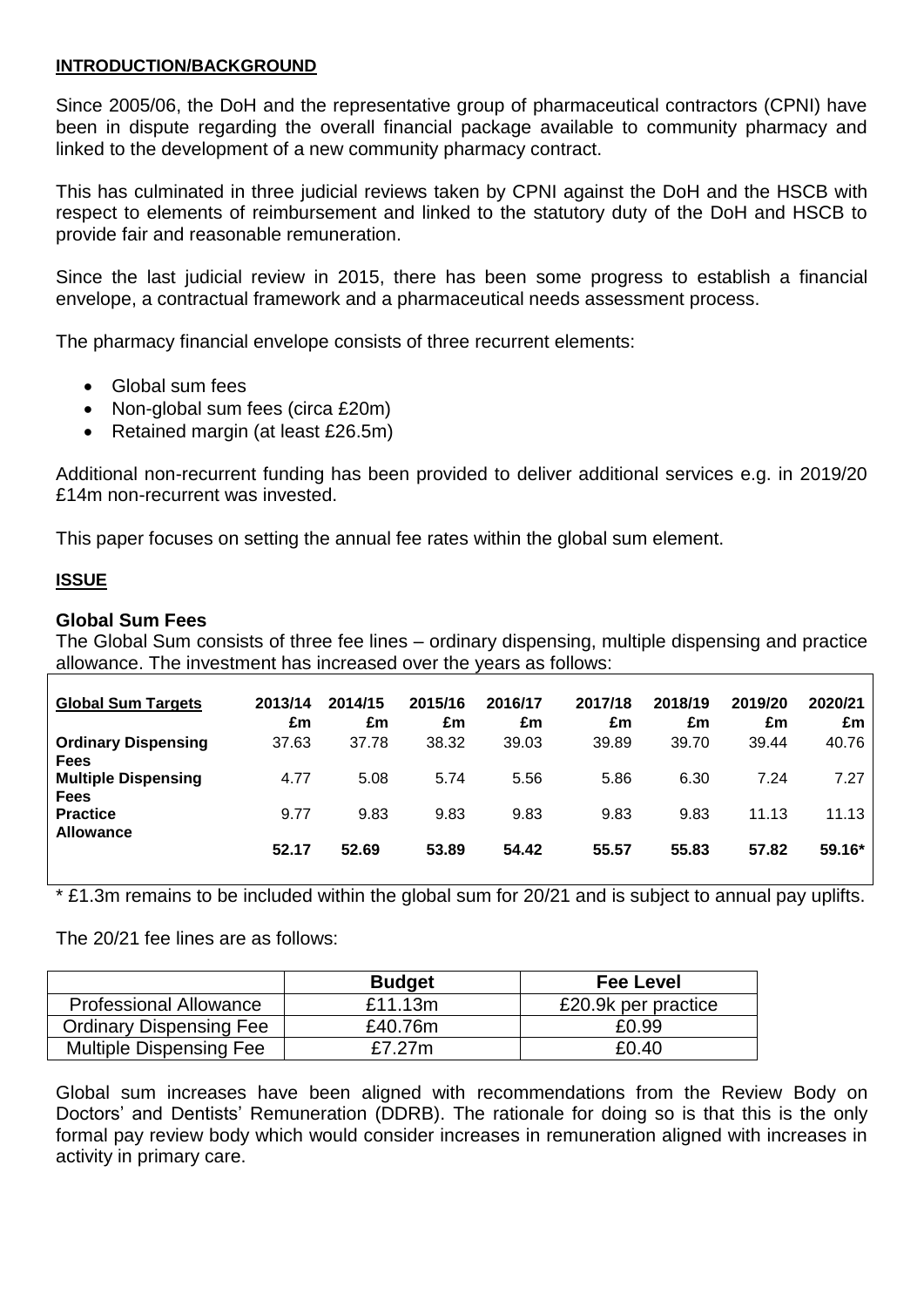Modelling is usually based upon the current year volumes i.e. the number of 2020/21 prescription items dispensed. However, it is apparent that modelling based on current year for ordinary prescriptions is not reliable given the variable impact of COVID on prescription volumes.

Therefore, the original projections of ordinary prescription volumes for 20/21 have been increased by 2.5% to give an expected prescription volume for 21/22 of just over 42 million prescription items. The increase in multiple dispensing volumes remains at an annual increase of 8%. Applying this rate would give 18.7 million multiple dispensing fees.

The following fee rates are therefore proposed for consultation:

|                                 | <b>Pharmacy Global Sum 2021/22</b>                               |             |
|---------------------------------|------------------------------------------------------------------|-------------|
|                                 |                                                                  |             |
|                                 | Ord Disp Fee £1.00; MD Fee £0.40; Professional Allowance £11.13m |             |
|                                 |                                                                  |             |
| <b>Ordinary Dispensing Fees</b> |                                                                  |             |
|                                 | Projected Volumes 2021/22 (2.5% increase)                        | 42,196,402  |
|                                 | Proposed Ordinary Dispensing Fee Rate 2021/22 (£)                | 1.000       |
|                                 | <b>Estimated Cost 2021/22</b>                                    | £42,196,402 |
|                                 |                                                                  |             |
|                                 |                                                                  |             |
| <b>Multiple Dispensing Fees</b> |                                                                  |             |
|                                 | Projected Volumes 2021/22 (8% increase)                          | 18,696,172  |
|                                 | Proposed MD Fee Rate 2021/22 (£)                                 | 0.400       |
|                                 | <b>Estimated Cost 2021/22</b>                                    | £7,478,469  |
|                                 |                                                                  |             |
|                                 |                                                                  |             |
| <b>Professional Allowance</b>   |                                                                  |             |
|                                 | Proposed Cost 2021/22                                            | £11,130,000 |
|                                 |                                                                  |             |
| <b>Total Global Sum 2021/22</b> |                                                                  | £60,804,870 |
|                                 |                                                                  |             |
| Agreed Global Sum 2020/21       |                                                                  | £59,156,861 |
| Increase (£)                    |                                                                  | £1,648,009  |
| Increase (%)                    |                                                                  | 2.8%        |

# **RISKS**

- Failure to consult on fees could lead to legal challenge
- Prior to COVID, CPNI had indicated that their members would take forward industrial action related to funding. There was a high degree of political, public and media interest – this has since been stood down but could manifest itself if there are funding issues. This has been somewhat mitigated through the in-year allocation of funding in 20/21 and other support measures undertaken for the sector.
- Failure to strike an appropriate rate for dispensing services within the context of EU exit may exacerbate supply chain issues